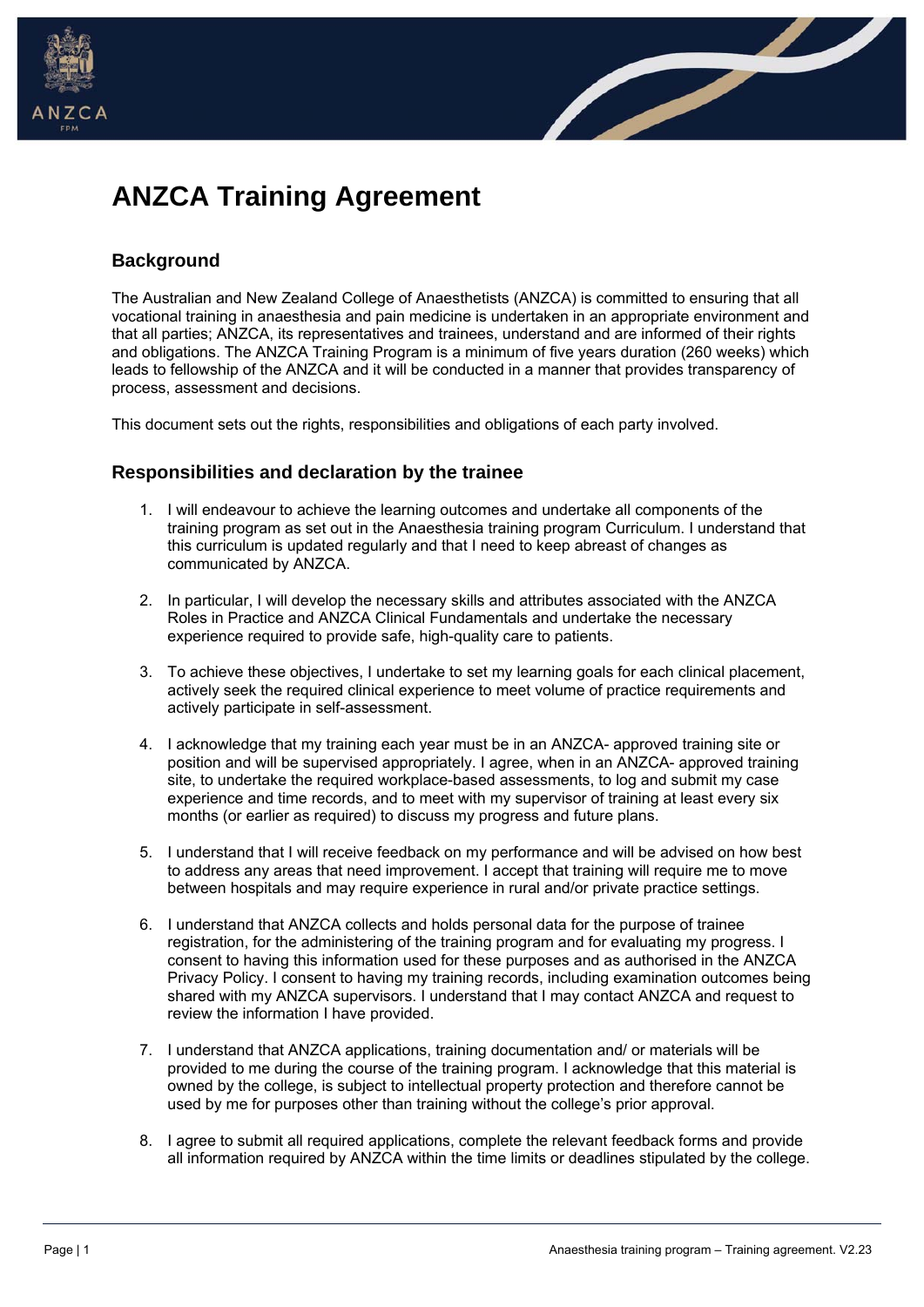I acknowledge that it is my responsibility to ensure that all time limits and deadlines are observed, including timely payment of all fees and the submission of required documentation.

- 9. I understand that it is my responsibility to maintain and periodically review my online training records via the training portfolio system (TPS). This includes accurate and timely input of time records, workplace-based assessments, volume of practice, clinical placement reviews and core unit reviews. I acknowledge that my training records may be accessed in whole or part by ANZCA's representatives including education officers, supervisors of training, specialised study unit supervisors, rotational supervisors, departmental scholar role tutor, intensive care medicine supervisors and ANZCA staff. I understand that de-identified TPS data may be used for the purposes of monitoring and evaluation of the revised curriculum including accreditation of training sites. I acknowledge that accreditation of each year of training will include the successful completion of these requirements.
- 10. I acknowledge that it is my responsibility to be fully informed and aware of all requirements of ANZCA, particularly Regulation 37 Training in anaesthesia leading to FANZCA, and accreditation of facilities to deliver this curriculum, the ANZCA Handbook for Training and ANZCA Handbook for Accreditation and rules, guidelines and policies in relation to the TPS. This will include the monitoring of my online training records via the TPS and timely submission of all relevant documentation.
- 11. I acknowledge that collecting information about patients has important privacy implications. In collecting and using any patient information it is my responsibility to ensure that all privacy obligations are met and any necessary consent obtained. Only de-identified information should be routinely stored. If any identifying information is recorded in the TPS or other material submitted to the college I will ensure that my, or my hospital's privacy statement, addresses this issue or that my patient has consented.
- 12. I am aware of and agree to abide by ANZCA's Policy on bullying, discrimination and harassment for Fellows and trainees acting on behalf of the college or undertaking college functions and will not bully or unlawfully discriminate or harass (including sexually harass) an employee of the college, a contractor of the college, a member of the public, a Fellow, international medical graduate specialist or another trainee. I will not victimise another person or subject a person to any detriment because that person has made a complaint under college policies, has brought proceedings under college policies or has, or proposes to, give evidence or information in connection with proceedings under college policies.
- 13. I undertake to observe all relevant ANZCA policies in relation to training.
- 14. I undertake to abide by all relevant ANZCA corporate policies in addition to any other policies that may apply at my place of employment.
- 15. I agree that if I have concerns regarding my training, it is my responsibility to seek to have these addressed. I acknowledge that I can approach and seek appropriate guidance from my supervisors of training and education officer, or ANZCA's director of professional affairs (DPA) assessor, director of education or the chief executive officer.
- 16. I agree and acknowledge that whilst I may seek advice from my supervisors and relevant ANZCA Fellows in relation to aspects of my education and training, my supervisors are not authorised to vary the rules and guidelines for the training program or the policies of ANZCA in relation to the training program. Requests for any change or variation of the guidelines or policies or any extension of time must be made in writing to the DPA, assessor and be confirmed to me in writing by ANZCA.
- 17. I release ANZCA and its representatives from all claims or liability arising from advice or assistance given in good faith.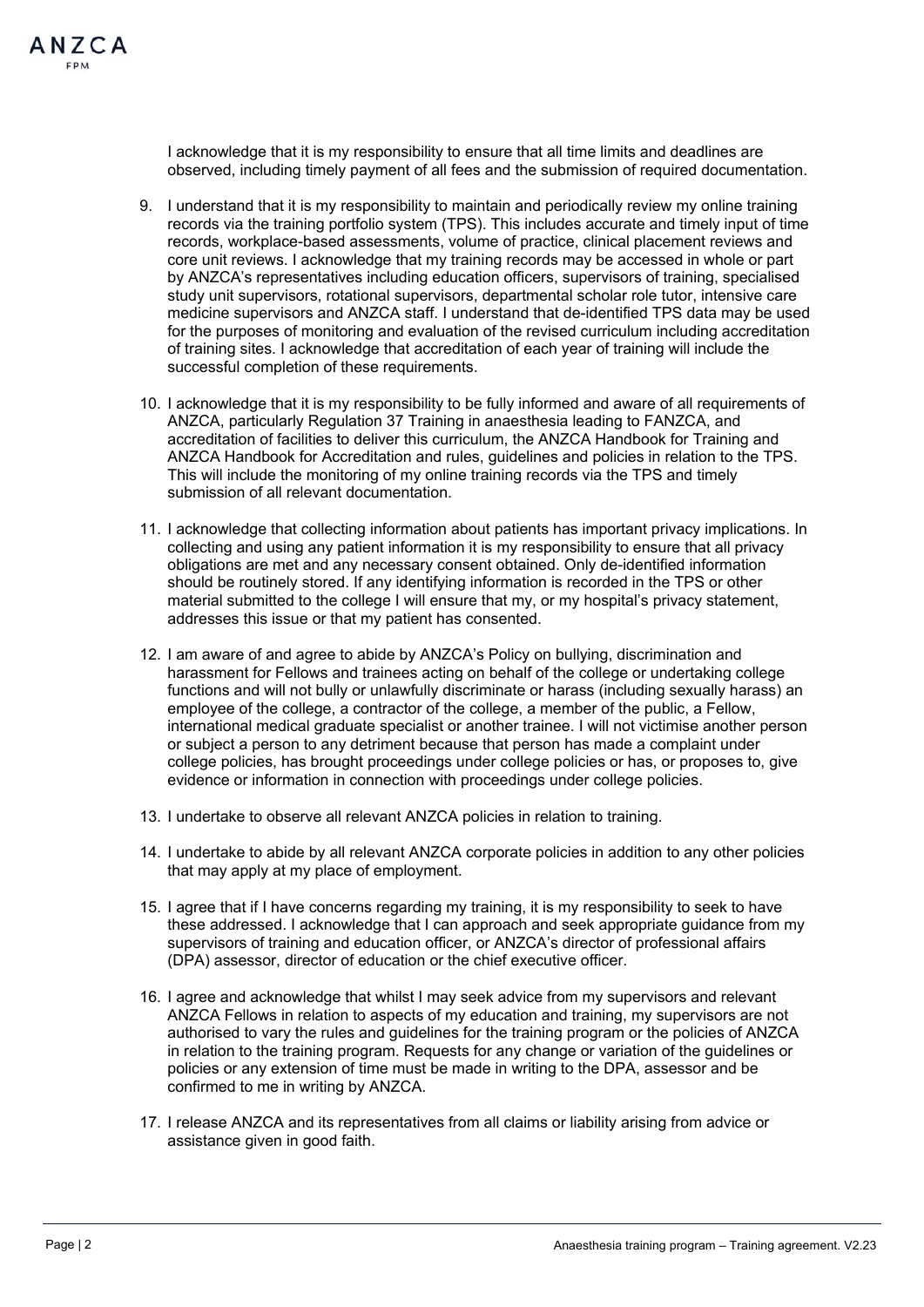- 18. As a registered medical practitioner, I agree to abide by the professional standards outlined in the professional codes of conduct of the Medical Board of Australia or the Medical Council of New Zealand (as relevant), ANZCA's Academic Integrity Policy, ANZCA's Internet, email and computer use policy and local hospital and health service policies. I agree to be honest, trustworthy and act with integrity at all times. I am aware that plagiarism, academic misconduct (including fraudulent entry into the TPS) and irreverent use of social media are violations of such professional standards.
- 19. I certify that I am free from dependency on recreational and/ or non-prescribed drugs and have no illnesses that would preclude the safe practice of anaesthesia. I undertake to inform ANZCA if I develop dependence on recreational and/or non-prescribed drugs or if I develop an illness that would preclude the safe practice of anaesthesia. I acknowledge that if I develop any dependence on recreational or non-prescribed drugs or any condition that precludes the safe practice of anaesthesia, this may result in the suspension or termination of my training at any time and prevent my admission to fellowship of ANZCA.
- 20. I agree to maintain my medical registration and I undertake to notify ANZCA if my medical registration is withdrawn or suspended, conditions are placed on my medical registration or if I receive notice of any complaint to any medical registration authority.
- 21. I understand that email will be the primary means by which communication is maintained between me and ANZCA and that ANZCA will use the email address I designate as my primary email. I undertake to regularly access my designated primary email account and to ensure that at all times there is sufficient space in the primary email account to allow receipt of emails from the college, even those containing attachments that are several megabytes in size.
- 22. Failure to abide by any of the terms and conditions or clauses of this agreement may result in a trainee performance review (TPR) being initiated and possible consequences, including my removal from the training program and referral to the appropriate medical regulatory authority.
- 23. I agree to participate if required in ANZCA's review processes in relation to unsatisfactory performance or progress in the training program, including a TPR. I also understand that I can initiate the TPR if I feel that I have been unfairly assessed or treated.
- 24. I am aware that ANZCA has a formal reconsideration and review process that I may instigate which precedes the final appeals process. I agree to abide by the final decision of the appeals process

## **Responsibilities and declaration by ANZCA**

ANZCA agrees to provide support to its representatives, including supervisors of training, education officers, rotational supervisors, specialised study unit supervisors, introductory training tutors, clinical fundamental tutors, departmental scholar role tutors, provisional fellowship training supervisors and workplace-based assessors to provide trainees with appropriate resources and support in the following areas:

- 1. Assisting the trainee to participate in a rotational training program.
- 2. Assisting the trainee to achieve completion of all training periods, assessment requirements and other training program requirements.
- 3. Reviewing the trainee's clinical placement plan for each clinical placement to ensure they are realistic, achievable and within the scope of the learning opportunities available.
- 4. Advising the trainee if requested about resources available to assist the trainee to achieve the objectives.